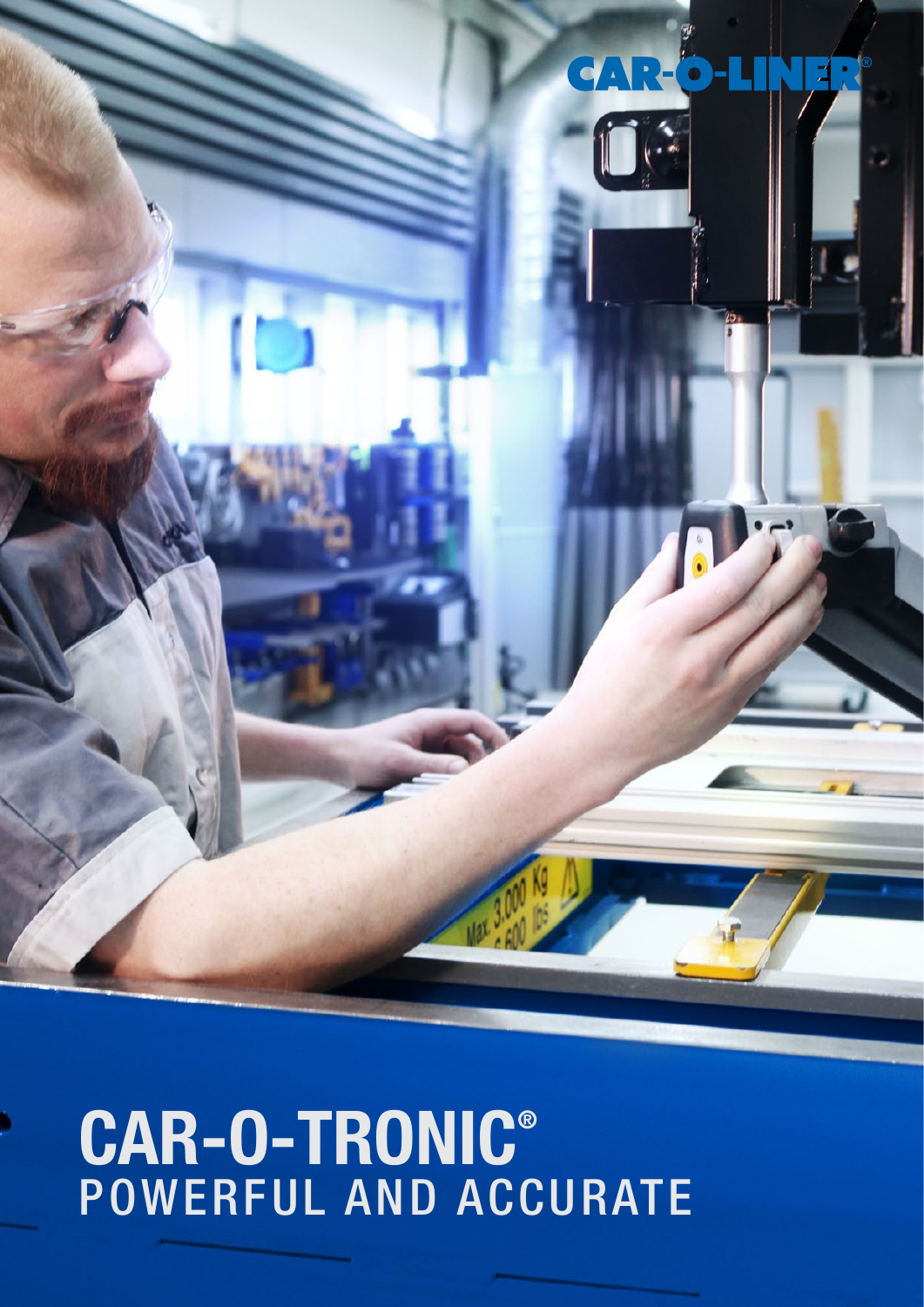

### MEASURING SLIDE WITH REMOTE CONTROL

# POWERFUL AND ACCURATE FOR UPPER AND LOWER BODY MEASURING ADVANCED SYSTEM

# CAR-O-TRONIC®

ATTACHMENT POINT Fast and easy mounting

### EASY TO CARRY

The comfortable grip makes for easy transport





Car-O-Tronic Vision2 is the most powerful electronic measuring system for collision damage repair available on the market today. The sensor-equipped measuring slide ,with a built-in versatile remote control1 , delivers real-time data three times per second to the advanced and easyto-use **Vision2** software. Compatible with any alignment bench, this wireless communication allows the operator to almost effortlessly manage the entire measuring process without having to be at the computer. Photobased, and backed by Car-O-Data<sup>™</sup>, the world's most comprehensive vehicle measurement database, it allows you to accurately and quickly target measuring points for fast diagnosis and repair. 1 Remote control features vary according to hardware version.

REMOTE CONTROL

Measurements in one push of a button

PRESENTED IN THREE VERSIONS<sup>1</sup> CAR-O-TRONIC® IS THE FASTEST, MOST ACCURATE, AND EASIEST TO USE 3D MEASURING SYSTEM ON THE MARKET. THE SENSOR-EQUIPPED MEASURING SLIDE WITH BUILT-IN VERSATILE REMOTE CONTROL DELIVERS DATA IN REAL-TIME, 3 TIMES PER SECOND!

### FREEDOM OF MOVEMENT Three rotating axes. Easily slide from one point to another over the bridge

1 Car-O-Tronic® Vision2 X1, X2 and X3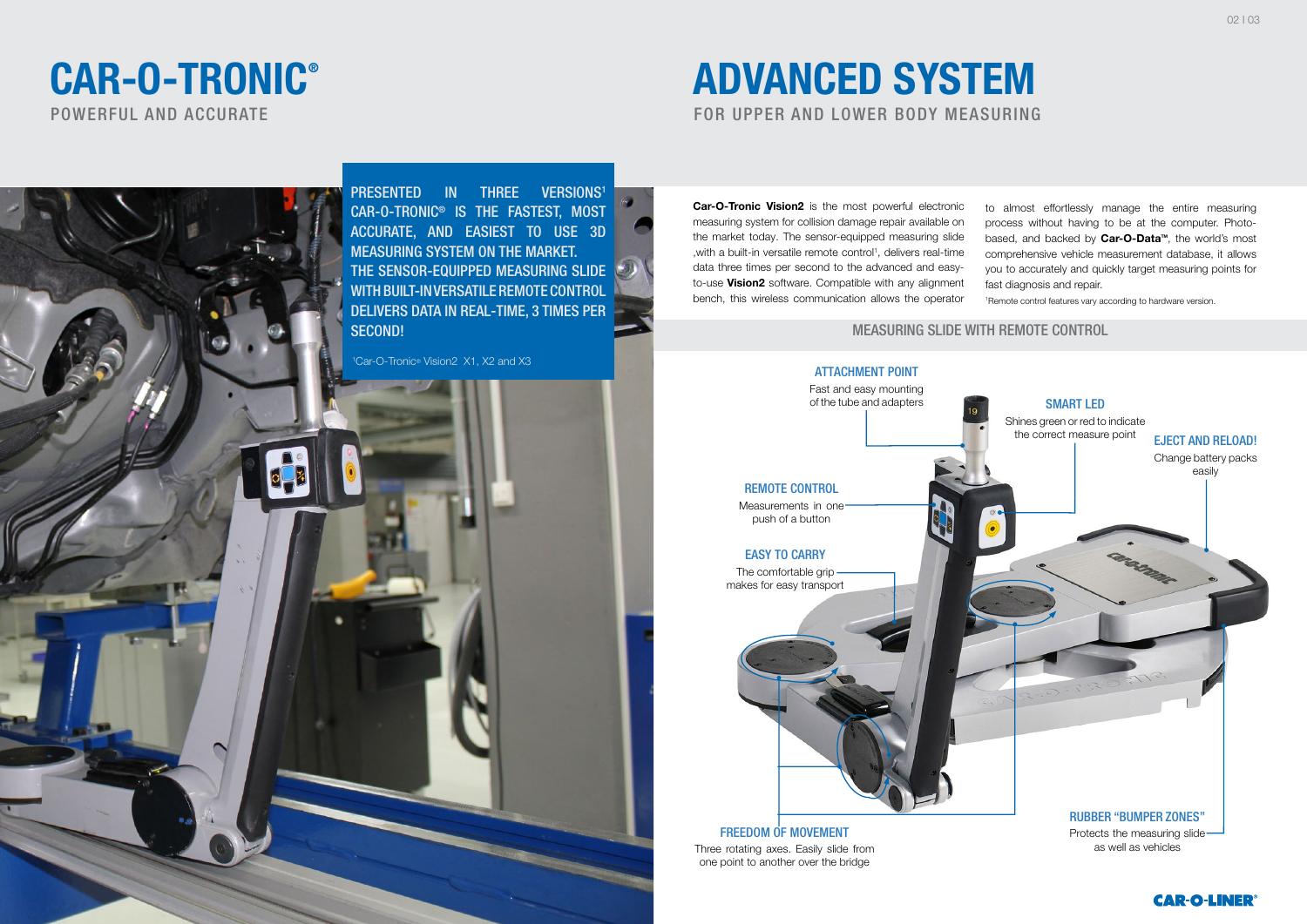# PROCESS ORIENTATED SOFTWARE INTERFACE **VISION2™**

### COMBINE THE MOST ADVANCED ELECTRONIC MEASURING SYSTEM ON THE MARKET WITH VISION2

### CHOOSE YOUR VISION2 ACCORDING TO YOUR SHOP NEEDS VISION 2 - X1

• System for lower-body measuring

### VISION 2 - X2

- System for lower- and upper-body measuring
- Includes High Measurement Point (HMP) adapter

### VISION 2 - X3

Car-O-Tronic communicates wirelessly with Vision2, Car-O-Liner's state-of-the-art measuring software that guides the entire repair process and performs automatic centering, measuring and documentation. Choose between Vision2 - X1, X2, and X3 according to your equipment and body shop needs.

- Upper-body point-to-point measuring on vehicles, including full frames, light trucks and SUV's
- Suspension diagnosis check, to find bent suspension parts during the repair process
- Surface damage diagnosis
- The worldwide VIN decoding system integrates seamlessly with the world's largest vehicle dimension database
- Multimedia support for the EVO universal system for anchoring, fixturing and holding

Photo-based and easy-to-learn **Vision2** presents an intuitive workflow that allows for quick and accurate measuring. Integrated with **Car-O-Data®**, the world's largest vehicle database with measurements for over 16,500 vehicles, it is super easy to find the correct measuring points.

### WIRELESS COMMUNICATION SPEEDS UP THE PROCESS



# WITH CAR-O-TRONIC<sup>®</sup> AND VISION2 SOFTWARE COMPLETE - FAST - ACCURATE

Continuous updates via internet ensure that your database will always be up-to-date. All these features working together contribute to reduced cycle times and more efficient diagnosis and repair.

| <b>HARDWARE FEATURES</b><br>χ<br>χ<br>Χ<br>No downtime, just click on the other charged battery<br>Χ<br>χ<br>Χ<br>More accurate measures<br>Χ<br>χ<br>Χ<br>Cable free<br>Χ<br>χ<br>χ<br>Measuring point location assistant<br>χ<br>χ<br>Quick upper body diagnosis<br>Χ<br>Measuring procedure from distance<br>Χ<br>Continuous 360° movement<br><b>SOFTWARE FEATURES</b><br>Χ<br>Χ<br>Χ<br>Keep a repaired vehicle database<br>χ<br>Χ<br>Χ<br>Structured vehicle search reference<br>χ<br>χ<br>Χ<br>Graphic representation to diagnose vehicle damage<br>χ<br>χ<br>χ<br>Reduces incorrect choice of measuring points<br>χ<br>Χ<br>Χ<br>Real time repair monitoring (3 times/sec)<br>χ<br>χ<br>Χ<br>Enhances diagnosis of points on the vehicle<br>χ<br>χ<br>χ<br>Comprehensive printouts as hardcopy documentation<br>χ<br>χ<br>χ<br>Assists in the learning process<br>χ<br>χ<br>Χ<br>Safely store a database of repairs<br>Χ<br>χ<br>Χ<br>Online troubleshooting<br>χ<br>χ<br>χ<br>Upper body measuring mode<br>Allows repair of upper body damages<br>χ<br>χ<br>Software information database<br>χ<br>Info center<br>Χ<br>Χ<br>Χ<br>Complete information on each work order<br>Χ<br>χ<br>Χ<br>Up-to-date information<br>χ<br>χ<br>χ<br>Resolution sets automatically, user friendly<br>Χ<br>χ<br>Χ<br>Supports several systems<br>χ<br>χ<br>χ<br>Smartphone/tablet application<br>Χ<br>χ<br>Χ<br>Quick vehicle and measuring point identification<br>χ<br>χ<br>χ<br>Clearly identify damage<br>Χ<br>Χ<br>Quality, process control<br>X<br>Multimedia step-by-step setup information<br>Χ<br>Quick wheel suspension diagnosis<br>Χ<br>Reduction of rework, saves time<br>Χ<br>Surface repair estimation<br>Χ<br>Fast vehicle identification<br>Χ<br>Detailed clamping and set-up information<br>χ<br>Fast diagnosis to save time |                                             | <b>CAR-O-TRONIC M21</b><br>$+$ VISION2 X1 | <b>CAR-O-TRONIC M22</b><br>$+$ VISION2 X2 | <b>CAR-O-TRONIC M23</b><br>$+$ VISION2 X3 | <b>BENEFITS</b> |
|-------------------------------------------------------------------------------------------------------------------------------------------------------------------------------------------------------------------------------------------------------------------------------------------------------------------------------------------------------------------------------------------------------------------------------------------------------------------------------------------------------------------------------------------------------------------------------------------------------------------------------------------------------------------------------------------------------------------------------------------------------------------------------------------------------------------------------------------------------------------------------------------------------------------------------------------------------------------------------------------------------------------------------------------------------------------------------------------------------------------------------------------------------------------------------------------------------------------------------------------------------------------------------------------------------------------------------------------------------------------------------------------------------------------------------------------------------------------------------------------------------------------------------------------------------------------------------------------------------------------------------------------------------------------------------------------------------------------------------------------------------------------------------------------------------------------------------------|---------------------------------------------|-------------------------------------------|-------------------------------------------|-------------------------------------------|-----------------|
|                                                                                                                                                                                                                                                                                                                                                                                                                                                                                                                                                                                                                                                                                                                                                                                                                                                                                                                                                                                                                                                                                                                                                                                                                                                                                                                                                                                                                                                                                                                                                                                                                                                                                                                                                                                                                                     |                                             |                                           |                                           |                                           |                 |
|                                                                                                                                                                                                                                                                                                                                                                                                                                                                                                                                                                                                                                                                                                                                                                                                                                                                                                                                                                                                                                                                                                                                                                                                                                                                                                                                                                                                                                                                                                                                                                                                                                                                                                                                                                                                                                     | Click in battery/batteries                  |                                           |                                           |                                           |                 |
|                                                                                                                                                                                                                                                                                                                                                                                                                                                                                                                                                                                                                                                                                                                                                                                                                                                                                                                                                                                                                                                                                                                                                                                                                                                                                                                                                                                                                                                                                                                                                                                                                                                                                                                                                                                                                                     | Plug in slot/measuring adapters             |                                           |                                           |                                           |                 |
|                                                                                                                                                                                                                                                                                                                                                                                                                                                                                                                                                                                                                                                                                                                                                                                                                                                                                                                                                                                                                                                                                                                                                                                                                                                                                                                                                                                                                                                                                                                                                                                                                                                                                                                                                                                                                                     | Wireless                                    |                                           |                                           |                                           |                 |
|                                                                                                                                                                                                                                                                                                                                                                                                                                                                                                                                                                                                                                                                                                                                                                                                                                                                                                                                                                                                                                                                                                                                                                                                                                                                                                                                                                                                                                                                                                                                                                                                                                                                                                                                                                                                                                     | Smart LED                                   |                                           |                                           |                                           |                 |
|                                                                                                                                                                                                                                                                                                                                                                                                                                                                                                                                                                                                                                                                                                                                                                                                                                                                                                                                                                                                                                                                                                                                                                                                                                                                                                                                                                                                                                                                                                                                                                                                                                                                                                                                                                                                                                     | HMP (high measurement point) accessory      |                                           |                                           |                                           |                 |
|                                                                                                                                                                                                                                                                                                                                                                                                                                                                                                                                                                                                                                                                                                                                                                                                                                                                                                                                                                                                                                                                                                                                                                                                                                                                                                                                                                                                                                                                                                                                                                                                                                                                                                                                                                                                                                     | Built-in remote control                     |                                           |                                           |                                           |                 |
|                                                                                                                                                                                                                                                                                                                                                                                                                                                                                                                                                                                                                                                                                                                                                                                                                                                                                                                                                                                                                                                                                                                                                                                                                                                                                                                                                                                                                                                                                                                                                                                                                                                                                                                                                                                                                                     | <b>Endless rotation</b>                     |                                           |                                           |                                           |                 |
|                                                                                                                                                                                                                                                                                                                                                                                                                                                                                                                                                                                                                                                                                                                                                                                                                                                                                                                                                                                                                                                                                                                                                                                                                                                                                                                                                                                                                                                                                                                                                                                                                                                                                                                                                                                                                                     |                                             |                                           |                                           |                                           |                 |
|                                                                                                                                                                                                                                                                                                                                                                                                                                                                                                                                                                                                                                                                                                                                                                                                                                                                                                                                                                                                                                                                                                                                                                                                                                                                                                                                                                                                                                                                                                                                                                                                                                                                                                                                                                                                                                     | Work order form                             |                                           |                                           |                                           |                 |
|                                                                                                                                                                                                                                                                                                                                                                                                                                                                                                                                                                                                                                                                                                                                                                                                                                                                                                                                                                                                                                                                                                                                                                                                                                                                                                                                                                                                                                                                                                                                                                                                                                                                                                                                                                                                                                     | Complete vehicle index list                 |                                           |                                           |                                           |                 |
|                                                                                                                                                                                                                                                                                                                                                                                                                                                                                                                                                                                                                                                                                                                                                                                                                                                                                                                                                                                                                                                                                                                                                                                                                                                                                                                                                                                                                                                                                                                                                                                                                                                                                                                                                                                                                                     | Vehicle damage analysis                     |                                           |                                           |                                           |                 |
|                                                                                                                                                                                                                                                                                                                                                                                                                                                                                                                                                                                                                                                                                                                                                                                                                                                                                                                                                                                                                                                                                                                                                                                                                                                                                                                                                                                                                                                                                                                                                                                                                                                                                                                                                                                                                                     | ASP (automatic search point)                |                                           |                                           |                                           |                 |
|                                                                                                                                                                                                                                                                                                                                                                                                                                                                                                                                                                                                                                                                                                                                                                                                                                                                                                                                                                                                                                                                                                                                                                                                                                                                                                                                                                                                                                                                                                                                                                                                                                                                                                                                                                                                                                     | Measuring during pulling                    |                                           |                                           |                                           |                 |
|                                                                                                                                                                                                                                                                                                                                                                                                                                                                                                                                                                                                                                                                                                                                                                                                                                                                                                                                                                                                                                                                                                                                                                                                                                                                                                                                                                                                                                                                                                                                                                                                                                                                                                                                                                                                                                     | Absolute and comparative measuring mode     |                                           |                                           |                                           |                 |
|                                                                                                                                                                                                                                                                                                                                                                                                                                                                                                                                                                                                                                                                                                                                                                                                                                                                                                                                                                                                                                                                                                                                                                                                                                                                                                                                                                                                                                                                                                                                                                                                                                                                                                                                                                                                                                     | Documentation as print-outs                 |                                           |                                           |                                           |                 |
|                                                                                                                                                                                                                                                                                                                                                                                                                                                                                                                                                                                                                                                                                                                                                                                                                                                                                                                                                                                                                                                                                                                                                                                                                                                                                                                                                                                                                                                                                                                                                                                                                                                                                                                                                                                                                                     | Guide and instruction manual                |                                           |                                           |                                           |                 |
|                                                                                                                                                                                                                                                                                                                                                                                                                                                                                                                                                                                                                                                                                                                                                                                                                                                                                                                                                                                                                                                                                                                                                                                                                                                                                                                                                                                                                                                                                                                                                                                                                                                                                                                                                                                                                                     | Backup                                      |                                           |                                           |                                           |                 |
|                                                                                                                                                                                                                                                                                                                                                                                                                                                                                                                                                                                                                                                                                                                                                                                                                                                                                                                                                                                                                                                                                                                                                                                                                                                                                                                                                                                                                                                                                                                                                                                                                                                                                                                                                                                                                                     | VisionWeb support                           |                                           |                                           |                                           |                 |
|                                                                                                                                                                                                                                                                                                                                                                                                                                                                                                                                                                                                                                                                                                                                                                                                                                                                                                                                                                                                                                                                                                                                                                                                                                                                                                                                                                                                                                                                                                                                                                                                                                                                                                                                                                                                                                     |                                             |                                           |                                           |                                           |                 |
|                                                                                                                                                                                                                                                                                                                                                                                                                                                                                                                                                                                                                                                                                                                                                                                                                                                                                                                                                                                                                                                                                                                                                                                                                                                                                                                                                                                                                                                                                                                                                                                                                                                                                                                                                                                                                                     |                                             |                                           |                                           |                                           |                 |
|                                                                                                                                                                                                                                                                                                                                                                                                                                                                                                                                                                                                                                                                                                                                                                                                                                                                                                                                                                                                                                                                                                                                                                                                                                                                                                                                                                                                                                                                                                                                                                                                                                                                                                                                                                                                                                     | Repair info                                 |                                           |                                           |                                           |                 |
|                                                                                                                                                                                                                                                                                                                                                                                                                                                                                                                                                                                                                                                                                                                                                                                                                                                                                                                                                                                                                                                                                                                                                                                                                                                                                                                                                                                                                                                                                                                                                                                                                                                                                                                                                                                                                                     | Online updates                              |                                           |                                           |                                           |                 |
|                                                                                                                                                                                                                                                                                                                                                                                                                                                                                                                                                                                                                                                                                                                                                                                                                                                                                                                                                                                                                                                                                                                                                                                                                                                                                                                                                                                                                                                                                                                                                                                                                                                                                                                                                                                                                                     | Auto screen resolution adjustment           |                                           |                                           |                                           |                 |
|                                                                                                                                                                                                                                                                                                                                                                                                                                                                                                                                                                                                                                                                                                                                                                                                                                                                                                                                                                                                                                                                                                                                                                                                                                                                                                                                                                                                                                                                                                                                                                                                                                                                                                                                                                                                                                     | Import/export of work order                 |                                           |                                           |                                           |                 |
|                                                                                                                                                                                                                                                                                                                                                                                                                                                                                                                                                                                                                                                                                                                                                                                                                                                                                                                                                                                                                                                                                                                                                                                                                                                                                                                                                                                                                                                                                                                                                                                                                                                                                                                                                                                                                                     | handEye                                     |                                           |                                           |                                           |                 |
|                                                                                                                                                                                                                                                                                                                                                                                                                                                                                                                                                                                                                                                                                                                                                                                                                                                                                                                                                                                                                                                                                                                                                                                                                                                                                                                                                                                                                                                                                                                                                                                                                                                                                                                                                                                                                                     | Vehicle and measuring points photo database |                                           |                                           |                                           |                 |
|                                                                                                                                                                                                                                                                                                                                                                                                                                                                                                                                                                                                                                                                                                                                                                                                                                                                                                                                                                                                                                                                                                                                                                                                                                                                                                                                                                                                                                                                                                                                                                                                                                                                                                                                                                                                                                     | Chassis drawings                            |                                           |                                           |                                           |                 |
|                                                                                                                                                                                                                                                                                                                                                                                                                                                                                                                                                                                                                                                                                                                                                                                                                                                                                                                                                                                                                                                                                                                                                                                                                                                                                                                                                                                                                                                                                                                                                                                                                                                                                                                                                                                                                                     | Automatic centering                         |                                           |                                           |                                           |                 |
|                                                                                                                                                                                                                                                                                                                                                                                                                                                                                                                                                                                                                                                                                                                                                                                                                                                                                                                                                                                                                                                                                                                                                                                                                                                                                                                                                                                                                                                                                                                                                                                                                                                                                                                                                                                                                                     | EVO 1, 2, 3 support (holding and anchoring) |                                           |                                           |                                           |                 |
|                                                                                                                                                                                                                                                                                                                                                                                                                                                                                                                                                                                                                                                                                                                                                                                                                                                                                                                                                                                                                                                                                                                                                                                                                                                                                                                                                                                                                                                                                                                                                                                                                                                                                                                                                                                                                                     | Ball joint measuring                        |                                           |                                           |                                           |                 |
|                                                                                                                                                                                                                                                                                                                                                                                                                                                                                                                                                                                                                                                                                                                                                                                                                                                                                                                                                                                                                                                                                                                                                                                                                                                                                                                                                                                                                                                                                                                                                                                                                                                                                                                                                                                                                                     | Suspension check                            |                                           |                                           |                                           |                 |
|                                                                                                                                                                                                                                                                                                                                                                                                                                                                                                                                                                                                                                                                                                                                                                                                                                                                                                                                                                                                                                                                                                                                                                                                                                                                                                                                                                                                                                                                                                                                                                                                                                                                                                                                                                                                                                     | Surface damage diagnosis                    |                                           |                                           |                                           |                 |
|                                                                                                                                                                                                                                                                                                                                                                                                                                                                                                                                                                                                                                                                                                                                                                                                                                                                                                                                                                                                                                                                                                                                                                                                                                                                                                                                                                                                                                                                                                                                                                                                                                                                                                                                                                                                                                     | <b>VIN Decoding</b>                         |                                           |                                           |                                           |                 |
|                                                                                                                                                                                                                                                                                                                                                                                                                                                                                                                                                                                                                                                                                                                                                                                                                                                                                                                                                                                                                                                                                                                                                                                                                                                                                                                                                                                                                                                                                                                                                                                                                                                                                                                                                                                                                                     | Animated setup/clamping information         |                                           |                                           |                                           |                 |
|                                                                                                                                                                                                                                                                                                                                                                                                                                                                                                                                                                                                                                                                                                                                                                                                                                                                                                                                                                                                                                                                                                                                                                                                                                                                                                                                                                                                                                                                                                                                                                                                                                                                                                                                                                                                                                     | Point-to-point data, unibody and full frame |                                           |                                           |                                           |                 |



Through sensors in each joint and a measuring head underneath, the measuring slide communicates wirelessly with Vision2, delivering real-time measuring data three times per second.

The built-in, versatile remote control lets the operator almost effortlessly manage the entire measuring process without having to be at the computer.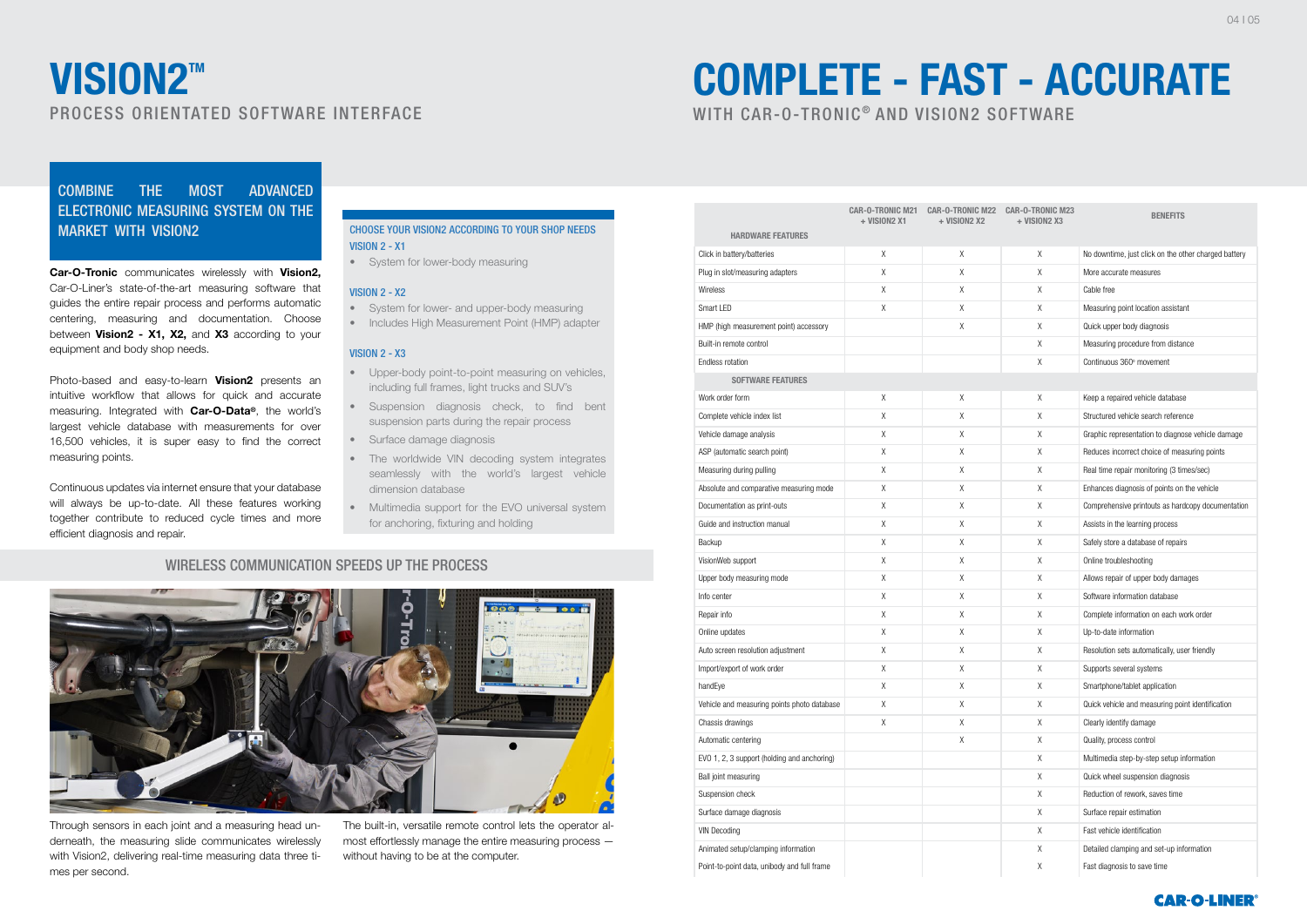Covering nearly all new and updated vehicles – presently more than 16,500 models in total - **Car-O-Data** consistently provides access to current and reliable measurement data.

With Car-O-Liner vehicle measurement data service Car-O-Data you receive immediate, via Internet, up-todate information about the new and updated vehicles that are continuously measured by our team in cooperation with automotive manufacturers around the world.

### DECREASE CYCLE TIMES - INCREASE REPAIR QUALITY AND **PROFITS**

The **Car-O-Data** Index, accessible from the Info Center menu , lets you update your vehicle database instantaneously over the Internet. Every day new interim data sheet and reference data for numerous new and old vehicle makes and models are available for downloading.

With our comprehensive measuring data you will see an immediate improvement in the level of quality your technicians put into every diagnosis, which in turn gives shorter cycle times and raises your workshop's bottom line.

### CAR-O-DATA INDEX

### SUBSCRIPITION TO CAR-O-DATA® AVAILABLE

One-year exclusive access to Car-O-Data may be purchased. Download the database via the internet or receive it on DVD.

# THE WORLD'S LARGEST VEHICLE MEASUREMENT DATABASE ANY VEHICLE, ANY TIME CAR-O-DATA® EXAMPLE THE DATA YOU NEED

THE VAST MAJORITY OF VEHICLES ON THE ROAD TODAY CAN BE FOUND IN CAR-O-LINER'S DATABASE. WITH CRUCIAL MEASUREMENT REFERENCES AVAILABLE AT YOUR FINGERTIPS, THIS IS GARANTEED TO BE A PROFITABLE ADDITION TO YOUR BUSINESS. NEW AND UPDATED VEHICLE MODELS ARE CONTINUOUSLY MEASURED BY OUR INTERNATIONAL TEAM OF EXPERIENCED ENGINEERS SUPPORTED BY VIRTUALLY EVERY MAJOR VEHICLE MANUFACTURER AROUND THE WORLD.

> A CAR-O-DATA® SUBSCRIPTION GIVES YOU THE IMMEDIATE AVAILABILITY NEW VEHICLE DATA THROUGH THE CAR-O-LINER VISIONWEB (CAR-O-LINER'S CUSTOMER SUPPORT WEB) DIRECT ACCESS TO SUPPORT, TECHNICAL INFORMATION, FORUMS AND THE LATEST VEHICLE DATA, INCLUDING DIMENSIONS AND VEHICLE SETUP.

### CAR-O-DATA FEATURES AND BENEFITS

- WORLD'S LARGEST DATABASE for vehicle measurements, currently over 16, 500 vehicles
- PHOTO BASED making it easy to find the correct measuring points
- LOWER AND UPPER<sup>2</sup> BODY MEASURING points for fast diagnosis and repair
- ANIMATED SET-UP/CLAMPING position displayed for easy and accurate mounting
- POINT-TO-POINT measurements for light trucks and  $SI$   $Ns<sup>2</sup>$
- VIN NUMBER SEARCH<sup>2</sup> function for fast vehicle identification
- HOLDING AND ANCHORING DATA<sup>2</sup> gives detailed clamping and set-up information
- NEW VEHICLE DATA for approximately 300 new vehicles per year for repair of the latest models
- **IMMEDIATE UPDATES** of vehicle information released continuously on-line

2 Available for Vision2 X3

### VISION WEB FEATURES AND BENEFITS

- **PERSONAL LOGIN** gives quick access to Car-O-Liner's VisionWeb internet site
- **IMMEDIATE CAR-O-DATA UPDATES** via Internet, no waiting for the next DVD release
- **FREE UPDATES** so your measuring equipment software always has the latest data
- SUPPORT for data sheets keeps your workflow moving

Thousands of detailed images



### WORKFLOW PROCESS

Don't miss any step with the intuitive workflow



| Select data sheet<br>Additional info<br>Wheel<br>Year<br>No.<br>1ssue<br>2005-2008<br>2760<br>22:034<br>2005-02-01<br>Station Wagon 2000-2004<br>2760<br>2004-02-01<br>22:023<br>Station Wagon 2000-2004<br>2760<br>22:023<br>2004-02-01<br>Station Wagon 1997-2000<br>2660<br>22:019<br>1997-01-01<br>Station Wagon 1997-2000<br>2005-03-01<br>2660<br>22:015<br>Station Wagon 2008-<br>2815<br>22:041<br>2010-07-01<br>Station Wagon 2008-<br>2816<br>22:041<br>2010-07-01<br>51ation Wagon 1997-1998<br>2770<br>22:016<br>1994-04-01<br>Volvo<br>OEM<br>VTO III<br>Station Wagon/Four Wheel Drive<br>$2008 -$<br>EVO P2P<br>22.041<br>2016 |                    |  | $\bullet$ | Q search internationa.<br>VIN |
|-----------------------------------------------------------------------------------------------------------------------------------------------------------------------------------------------------------------------------------------------------------------------------------------------------------------------------------------------------------------------------------------------------------------------------------------------------------------------------------------------------------------------------------------------------------------------------------------------------------------------------------------------|--------------------|--|-----------|-------------------------------|
|                                                                                                                                                                                                                                                                                                                                                                                                                                                                                                                                                                                                                                               |                    |  |           | sahow all years in            |
|                                                                                                                                                                                                                                                                                                                                                                                                                                                                                                                                                                                                                                               | Type               |  |           |                               |
|                                                                                                                                                                                                                                                                                                                                                                                                                                                                                                                                                                                                                                               | Station Wagon      |  |           |                               |
|                                                                                                                                                                                                                                                                                                                                                                                                                                                                                                                                                                                                                                               |                    |  |           |                               |
|                                                                                                                                                                                                                                                                                                                                                                                                                                                                                                                                                                                                                                               |                    |  |           |                               |
|                                                                                                                                                                                                                                                                                                                                                                                                                                                                                                                                                                                                                                               |                    |  |           |                               |
|                                                                                                                                                                                                                                                                                                                                                                                                                                                                                                                                                                                                                                               |                    |  |           |                               |
|                                                                                                                                                                                                                                                                                                                                                                                                                                                                                                                                                                                                                                               |                    |  |           |                               |
|                                                                                                                                                                                                                                                                                                                                                                                                                                                                                                                                                                                                                                               |                    |  |           |                               |
|                                                                                                                                                                                                                                                                                                                                                                                                                                                                                                                                                                                                                                               |                    |  |           |                               |
|                                                                                                                                                                                                                                                                                                                                                                                                                                                                                                                                                                                                                                               |                    |  |           |                               |
|                                                                                                                                                                                                                                                                                                                                                                                                                                                                                                                                                                                                                                               |                    |  |           |                               |
|                                                                                                                                                                                                                                                                                                                                                                                                                                                                                                                                                                                                                                               |                    |  |           |                               |
|                                                                                                                                                                                                                                                                                                                                                                                                                                                                                                                                                                                                                                               | <b>STEM</b>        |  |           |                               |
|                                                                                                                                                                                                                                                                                                                                                                                                                                                                                                                                                                                                                                               |                    |  |           |                               |
|                                                                                                                                                                                                                                                                                                                                                                                                                                                                                                                                                                                                                                               |                    |  |           |                               |
| <b>VEHICLE INFORMATION</b>                                                                                                                                                                                                                                                                                                                                                                                                                                                                                                                                                                                                                    | , guided<br>rocess |  |           |                               |
| Model, body code, wheel                                                                                                                                                                                                                                                                                                                                                                                                                                                                                                                                                                                                                       |                    |  |           |                               |

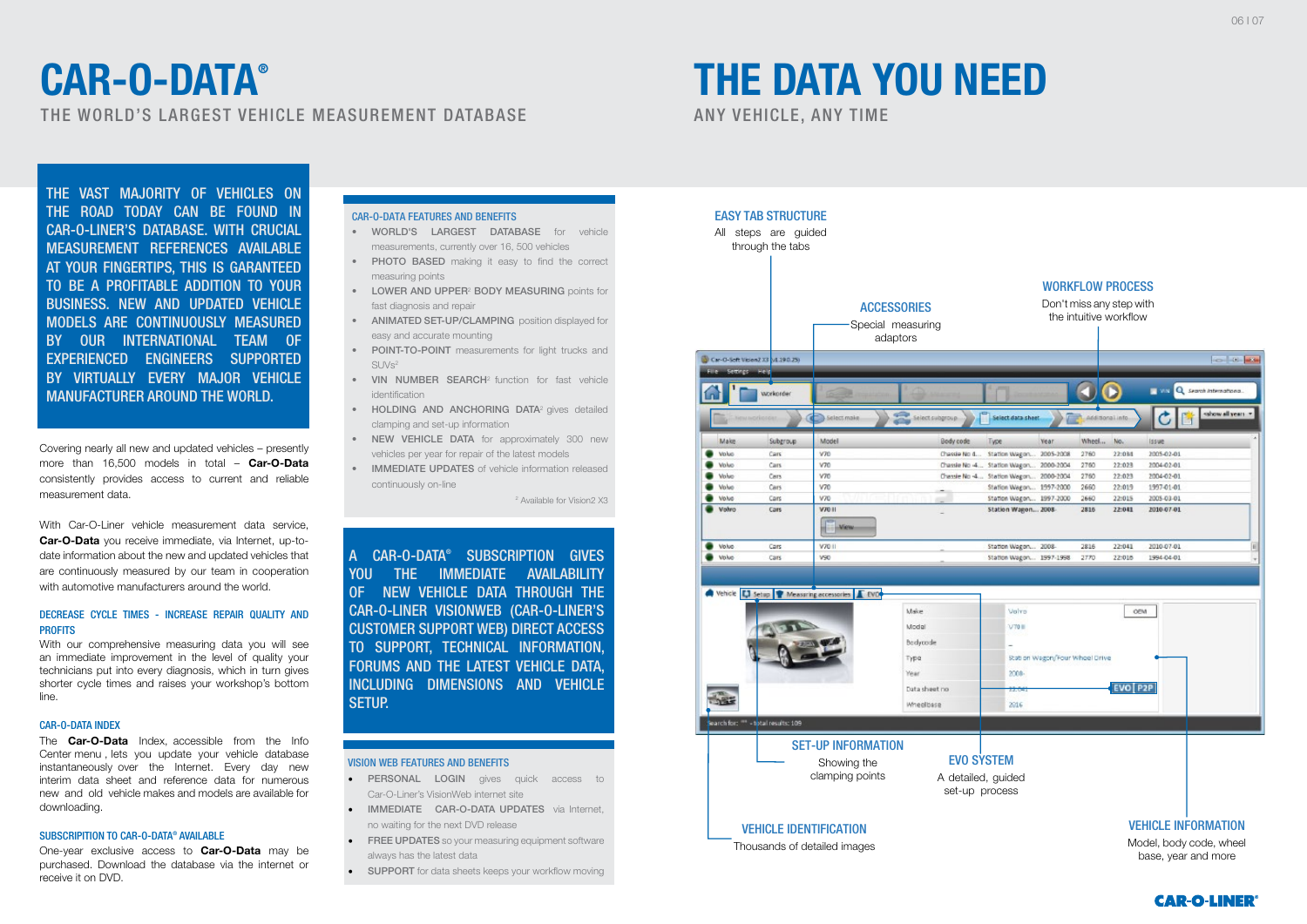## AND TECHNICAL DATA PRODUCT INFORMATION

### STANDARD COMPONENTS | STANDARD COMPONENTS

| <b>ITEM</b>            | PART. NO. | OTY.           |
|------------------------|-----------|----------------|
| Angle Stud M103        | 30226     | 1              |
| Meas. Gauge M217-180   | 30256     | 1              |
| Meas. Gauge M207-120   | 30257     | 1              |
| Angle Meas. M235       | 30764     | 1              |
| Adapter M104           | 30227     | $\overline{c}$ |
| Adapter Ø 8, M100-08   | 30200     | $\mathbf{1}$   |
| Adapter Ø 10, M100-10  | 30208     | 1              |
| Adapter Ø 12, M100-12  | 30209     | 1              |
| Adapter Ø 14, M-100-14 | 30210     | 1              |
| Adapter Ø 15, M100-15  | 30205     | 1              |
| Adapter Ø 16, M100-16  | 30211     | 1              |
| Adapter Ø 17, M100-17  | 30206     | 1              |
| Adapter Ø 18, M100-18  | 30212     | $\overline{c}$ |
| Adapter Ø 19, M100-19  | 30741     | 1              |
| Adapter Ø 20, M100-20  | 30213     | $\mathbf{1}$   |
| Adapter Ø 21, M100-21  | 30742     | $\mathbf{1}$   |
| Adapter Ø 22, M100-22  | 30214     | $\mathbf{1}$   |
| Adapter Ø 24, M100-24  | 30215     | 1              |
| Adapter Ø 25, M100-25  | 30207     | 1              |
| Adapter Ø 26, M100-26  | 30216     | 1              |
| Adapter Ø 28, M100-28  | 30217     | 1              |
| Stud Ø 25, M101-25     | 30198     | 1              |
| Stud Ø 35, M101-35     | 30199     | 1              |
| Stud Ø 60, M101-60     | 30241     | $\mathbf{1}$   |

Presented in three different versions (X1, X2, X3), Vision2 guides the entire repair process and performs automatic centering, measuring and documentation.

<sup>5</sup> Check the correct version per the chosen hardware.

| <b>ITEM</b>                             | PART, NO. | QTY. |
|-----------------------------------------|-----------|------|
| Bushing, M213                           | 34020     | 1    |
| Bushing Ø 6,5, M201-6                   | 30202     | 1    |
| Bushing Ø 8, M201-8                     | 30222     | 1    |
| Bushing Ø 9, M201-9                     | 30228     | 1    |
| Bushing Ø 10, M201-10                   | 30223     | 1    |
| Bushing Ø 12, M201-12                   | 30231     | 1    |
| Bushing Ø 13, M201-13                   | 30204     | 1    |
| Bushing Ø 14, M201-14                   | 30203     | 1    |
| Bushing Ø 15, M201-15                   | 30225     | 1    |
| Bushing Ø 18, M201-18                   | 30220     | 1    |
| Allen Screwdriver, M300 (4 mm L=250 mm) | 30467     | 1    |
| Meas. Tube L=25, M701-25                | 31260     | 1    |
| Meas. Tube L=60, M701-60                | 31261     | 1    |
| Meas. Tube L=100, M701-100              | 31271     | 1    |
| Meas. Tube L=180, M701-180              | 31262     | 1    |
| Meas. Tube L=270, M701-360              | 31263     | 1    |
| Meas. Tube L=360, M701-360              | 31264     | 1    |
| Meas. Tube L=600, M701-600              | 31268     | 1    |
| Meas. Bridge Support M722               | 34730     | 2    |
| Screw MC6S 5x6                          | 31418     | 7    |

### Part No. 46731

Part No. 36481

Part Nos. 35365 (Battery) & 33493 (Charger)

### ADAPTERS AND MEASURING PARTS

### PC CABINET

Steel cabinet with wheels for PC<sup>3</sup> and Car-O-Tronic holder <sup>3</sup> PC and printer are not included

BATTERY & BATTERY CHARGER

### CAR-O-DATA4

The vast majority of vehicles on the road today can be found in Car-O-Liner's database. Your **Car-O-Tronic** is delivered with a 14-day trial Car-O-Data Vision2 subscription. Car-O-Data is available with different subscription periods and database.

4 Check all options with our distributors

### VISION 2 SOFTWARE<sup>5</sup>

| <b>SOFTWARE</b>                    | PART. NO. |
|------------------------------------|-----------|
| Vision <sub>2</sub> X <sub>1</sub> | 46688     |
| Vision <sub>2</sub> X <sub>2</sub> | 46691     |
| Vision <sub>2</sub> X <sub>3</sub> | 46695     |

# POWERFULL AND ACCURATE

### CAR-O-TRONIC AND VISION2 PACKAGES

Car-O-Tronic Vision2 X1 46731 Car-O-Tronic Vision2 X2 46732 Car-O-Tronic Vision2 X3 46733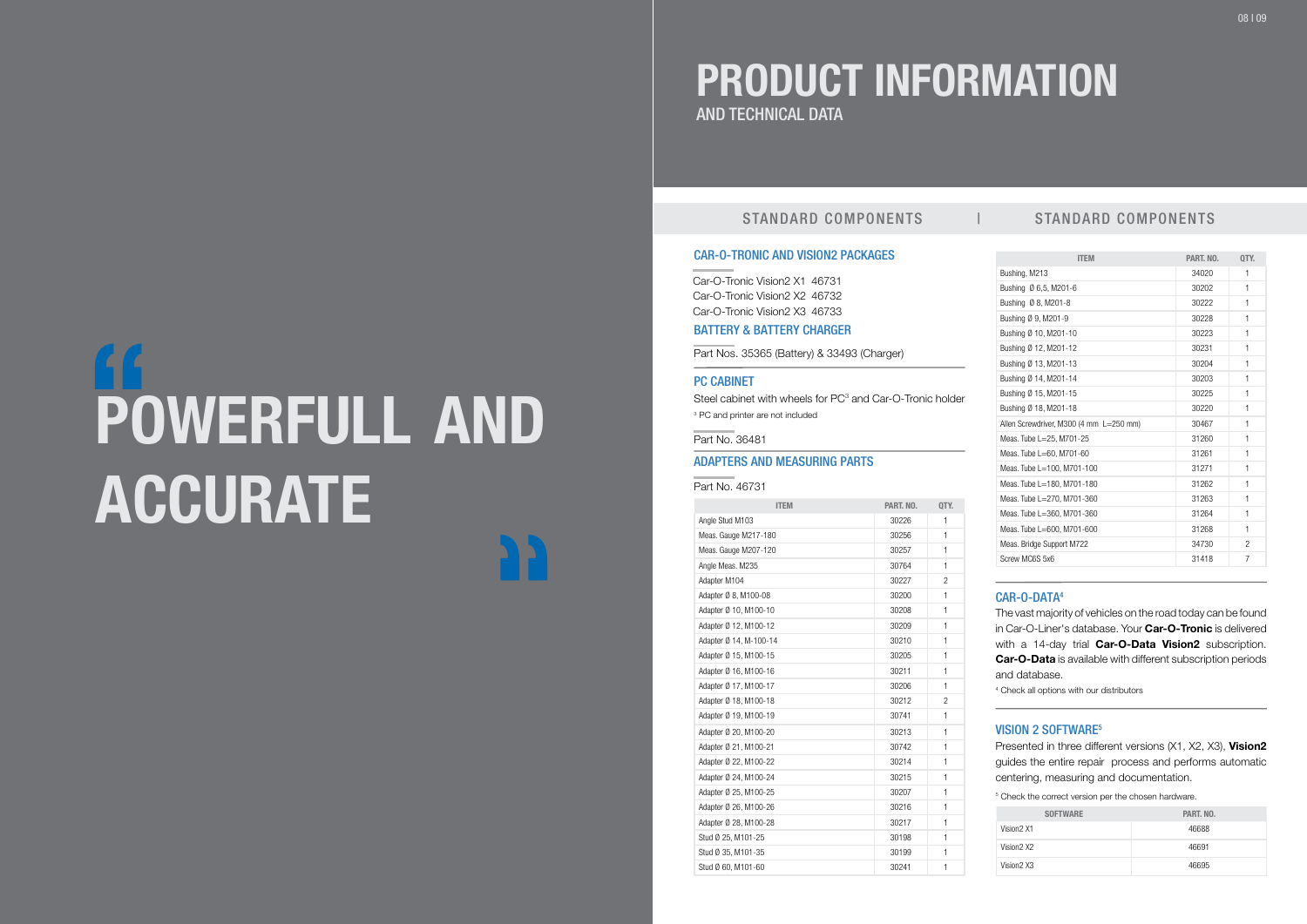### OPTIONAL ACCESSORIES | OPTIONAL ACCESSORIES

### MEASURING BRIDGE<sup>6</sup>

| <b>MEASURING SLIDE SIZE</b> | PART. NO. |
|-----------------------------|-----------|
| $M74$ (4.0 meters)          | 39634     |
| M75 (5.0 meters)            | 39635     |
| $M79(6.1$ meters)           | 39636     |

Part No. 36568

### 6 Observe the different lengths

### HMP7 (HIGH MEASURING POINT ADAPTER)

7 Available only for Car-O-Tronic Vision2 X2 and X3. If purchased separately recalibration of the Car-O-Tronic is necessary.

### Part No. 41318

### CAR-O-TRONIC VISION2 X2 KIT VW

### Part No. 41541

| <b>ITEM</b>                                                                                                                                                               | PART. NO. |
|---------------------------------------------------------------------------------------------------------------------------------------------------------------------------|-----------|
| Car-O-Tronic Vision2 X3 MB<br>(Includes M62 Measuring parts,<br>M741 Battery charger II, 34572 Mea-<br>suring Slide, 46697 1 year of Vision2<br>X3 MB and M81 PC Cabinet) | 41513     |
| Car-O-Data Complete 1 year DVD                                                                                                                                            | 39525     |
| M75 COT Measuring bridge 5m                                                                                                                                               | 39635     |

### CAR-O-TRONIC VISION2 X3 KIT MB

### Part No. 41317

| <b>ITEM</b>                    | PART. NO. |
|--------------------------------|-----------|
| M90 Measuring slide COT Vision | 34572     |
| Measuring parts M62            | 31259     |
| Vision2 X3 / VW, 1 year        | 41317     |
| SW 21 Car-O-Data DVD Update    | 35604     |
| M81 PC cabinet Car-O-Tronic    | 36481     |
| M74 COT Measuring bridge 4m    | 39634     |
| M741 Battery charger II        | 33493     |

### CAR-O-TRONIC VISION2 X3 KIT VW

### TECHNICAL DATA

THE TRAINING YOU NEED We are a competence development partner for the automotive industry, our main objective is to improve quality safety and profitability for body shops. RIGHT **PERSON** RIGHT TIME RIGHT COURSE RIGHT **COMPLEXITY** 



|                                     | <b>CAR-O-TRONIC M21</b><br>$+$ VISION2 X1                         | <b>CAR-O-TRONIC M22</b><br>$+$ VISION2 X2                                                   | <b>CAR-O-TRONIC M23</b><br>$+$ VISION2 X3                      |
|-------------------------------------|-------------------------------------------------------------------|---------------------------------------------------------------------------------------------|----------------------------------------------------------------|
| Supply voltage                      | lnput: AC 100 - 240 V, 800 mA 50 - 60Hz<br>Output: DC 15 V 2.2 mA | Input: AC 100 - 240 V, 800 mA 50 - 60Hz<br>Output: DC 15 V 2.2 mA                           | Input: AC 100-240 V, 800 mA 50-60 Hz<br>Output: DC 15 V 2.2 mA |
| Display resolution                  | $+0.5$ mm                                                         | $+0.5$ mm                                                                                   | $+0.5$ mm                                                      |
| Working area (LxWxH):               | 5.720 x 1.840 x 900 mm                                            | 6,720 x 2,120 x 1,985 mm                                                                    | 6,720 x 2,120 x 1,985 mm                                       |
| Battery working time                | $6 - 8$ hours                                                     | $6 - 8$ hours                                                                               | $6 - 8$ hours                                                  |
| Battery recharging time             | 2-3 hours (80%)<br>6 hours (100%)                                 | 2-3 hours (80%)<br>6 hours (100%)                                                           | 2-3 hours (80%)<br>6 hours (100%)                              |
| Weight measuring slide              | 18 <sub>kg</sub>                                                  | 18 kg                                                                                       | 18 kg                                                          |
| Wireless communication              | Bluetooth, Class 1                                                | Bluetooth, Class 1                                                                          | Bluetooth, Class 1                                             |
| Output power and frequency          | Max $+6$ dBm   2.4 GHz                                            | Max $+6$ dBm I 2.4 GHz                                                                      | Max $+6$ dBm   2.4 GHz                                         |
| Quality certificate, Car-O-Liner AB | ISO9001   ISO14001                                                | ISO9001 LISO14001                                                                           | ISO9001   ISO14001                                             |
| Calibration                         |                                                                   | Individual calibration with full traceability to international/national standards of length |                                                                |

Rely on our professional service teams in over 70 countries to define which Car-O-Liner product suits you best. Please visit our website: www.car-o-liner.com



### EXCELLENCE. INNOVATION. PASSION. WE CARE ABOUT BODY SHOPS

### WE OFFER THE SOLUTION



### CUSTOMER SUPPORT

### CAR-O-LINER ACADEMY

### FIND A DISTRIBUTOR NEAR YOU

The Car-O-Liner Group headquarters is located in Gothenburg, Sweden, with subsidiaries located in Norway, Germany, France, United Kingdon, Italy, China, India, United States, Thailand and the Middle East. Wherever you are, Car-O-Liner can provide customers with product information, training, support or data subscription/renewal.

We enhance our customer's abilities by identifying the real competence and development needed and by offering solutions to meet these needs and accelarate the business growth.

> UNITED KINGDOM: +44 1788 574 157 info@car-o-liner.co.uk UNITED STATES: 1-800 521 9696 info@car-o-liner.com

info.carolineritalia@car-o-liner.se

ITALY: +39 059 468 310 +91 844 757 0029 info.india@car-o-liner.se

### INDIA:

### MIDDLE EAST/AFRICA:

+971 6 566 8702 info@caroliner.ae

SWEDEN: +46 31 721 1050 info@car-o-liner.se NORWAY: +47 3343 0270 info@car-o-liner.no

THAILAND: +66 2 026 32 55 info.apac@car-o-liner.se

+33 1 69 52 7750 france@car-o-liner.net

### GERMANY:

FRANCE: +86 10 6789 2123 info@car-o-liner.cn

+49 (0) 6073 74487-0 info.germany@car-o-liner.se

### CHINA:



WE IMPLEMENT THE TRAINING

# AND TECHNICAL DATA PRODUCT INFORMATION

| <b>INCLUDED PARTS</b>          | PART. NO. |
|--------------------------------|-----------|
| M78 M. slide COT Classic + HMP | 36424     |
| Measuring parts M62            | 31259     |
| Vision $2$ X2 / VW, 1 year     | 41318     |
| SW 21 Car-O-Data DVD Update    | 35604     |
| M74 COT Measuring bridge 4m    | 36481     |
| M81 PC cabinet Car-O-Tronic    | 39634     |
| Battery charger II M741        | 33493     |